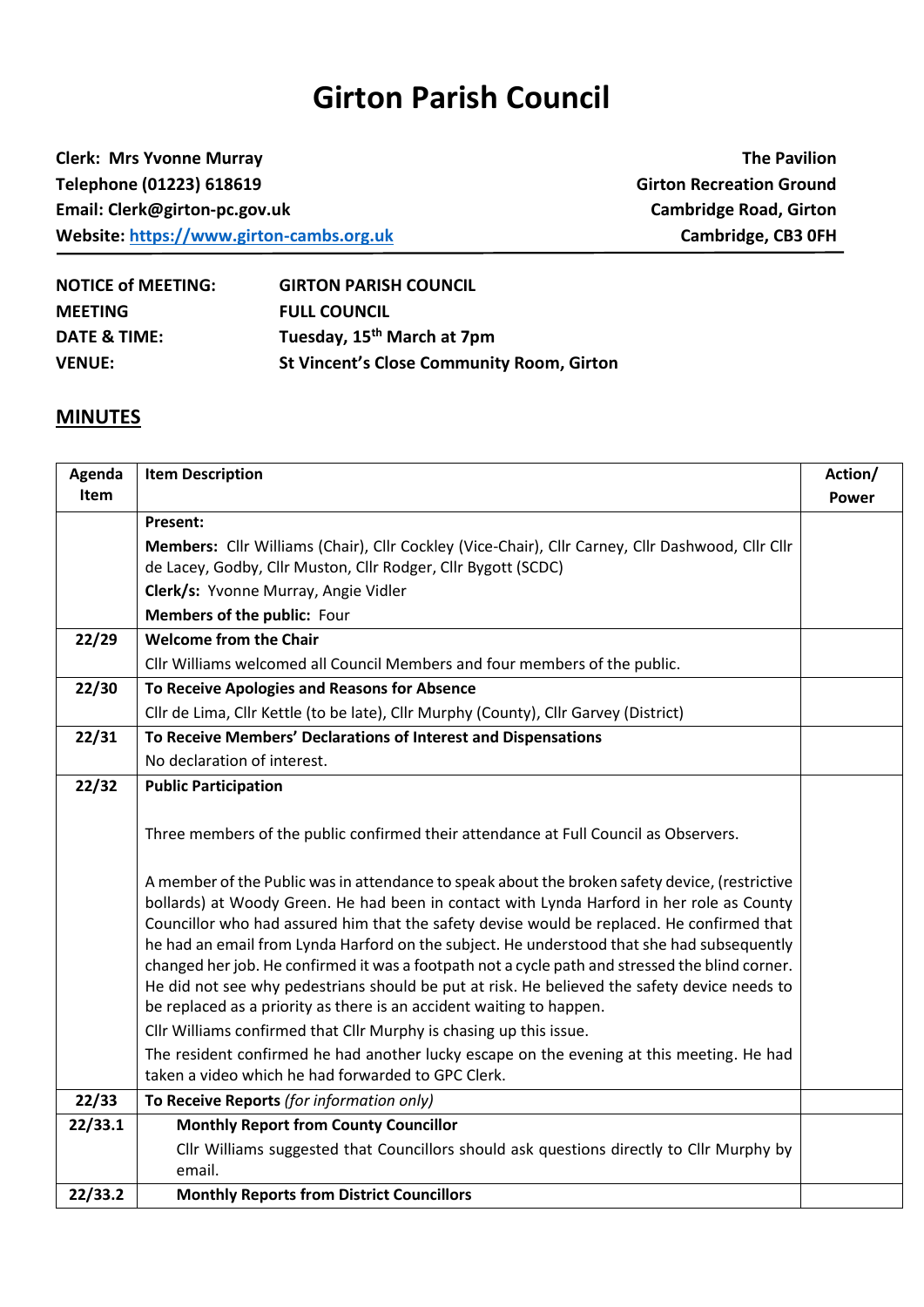| Agenda | <b>Item Description</b>                                                                                                                                                                                                                                                                                                                                                                                                                                                                                                                                                                                              | Action/      |
|--------|----------------------------------------------------------------------------------------------------------------------------------------------------------------------------------------------------------------------------------------------------------------------------------------------------------------------------------------------------------------------------------------------------------------------------------------------------------------------------------------------------------------------------------------------------------------------------------------------------------------------|--------------|
| Item   |                                                                                                                                                                                                                                                                                                                                                                                                                                                                                                                                                                                                                      | <b>Power</b> |
|        | Cllr Bygott gave update on report he had provided on 14 <sup>th</sup> March. He highlighted that<br>SCDC is going to send an information pack to every Parish Council within the next few days<br>to confirm SCDC support available for Platinum Jubilee events.                                                                                                                                                                                                                                                                                                                                                     |              |
|        | Cllr de Lacey apologised to Cllr Bygott for his comments in February Full Council. However,<br>he did believe there was benefit in all Full Council Reports being provided a week ahead<br>of the meeting. Cllr Bygott thanked Cllr de Lacey for his apology and confirmed he would<br>take Cllr de Lacey's comment on board.                                                                                                                                                                                                                                                                                        |              |
|        | Cllr Dashwood asked Cllr Bygott about the topic of South Cambs 2022-23 budget in his<br>report and the final paragraph noting the risk of over £300k being returned to developers<br>for failing to deal with applications on time. Cllr Dashwood asked if Cllr Bygott was<br>referring to Planning Applications? Cllr Bygott confirmed that was the case and stated<br>whilst Householders only paid approximately £200 for planning, developers pay much<br>more. If SCDC does not deal with matters by required deadline, and the developer appeals<br>then fees will go to Planning inspectors rather than SCDC. |              |
|        | Cllr Dashwood asked if there was a reason for SCDC falling behind? Cllr Bygott confirmed<br>the Planning department was short on staff. Significant budget cuts had led to less staff<br>than needed to complete required tasks. Existing staff are stressed and SCDC has trouble<br>recruiting due to the stress of the Planning roles. Cllr Bygott hopes these issues are being<br>addressed. SCDC is aware.                                                                                                                                                                                                       |              |
|        | Cllr Garvey's report was distributed. Cllr Williams confirmed he had been unaware of the<br>'Second phase of consultation on new parliamentary constituency boundaries. Cllr<br>Williams noted the BCE website at www.bcereviews.org.uk He confirmed people could<br>comment on this consultation using this site. He noted a number of people from Histon &<br>Impington had already posted comments.                                                                                                                                                                                                               |              |
|        | Cllr Williams stated there was an Open day at Hilton Hotel, Downing Street, Cambridge<br>on Thursday, and Friday this week. Time slots could be booked. He asked if there were<br>there any volunteers from Council who could attend?                                                                                                                                                                                                                                                                                                                                                                                |              |
|        | Cllr Bygott asked if he may speak? There were no objections from Council to Cllr Bygott<br>speaking. He confirmed that he had a slot booked for Thursday. There had been many<br>comments around our area being included in St Neots. Different names for the region had<br>been suggested as the 'St Neots' area covers a large chunk of Cambridgeshire.                                                                                                                                                                                                                                                            |              |
|        | Cllr Bygott confirmed that the following comments/suggestions could be made: Change<br>in name of region, Change in suggested region boundaries, change in configuration of<br>area. He noted that Thursday's timeslots for the Open day was full.                                                                                                                                                                                                                                                                                                                                                                   |              |
|        | Public hearings   Boundary Commission for England (independent.gov.uk)                                                                                                                                                                                                                                                                                                                                                                                                                                                                                                                                               |              |
|        | Cllr Williams noted that many objections were lodges on the BCE website, many of them<br>incredibly detailed with some very good suggestions on how Greater Cambridge could be<br>divided up to provide appropriately sized constituencies.                                                                                                                                                                                                                                                                                                                                                                          |              |
|        | Cllr Williams stated his personal feeling is we should object, as he felt it makes no sense<br>to be lumped into St Neots.                                                                                                                                                                                                                                                                                                                                                                                                                                                                                           |              |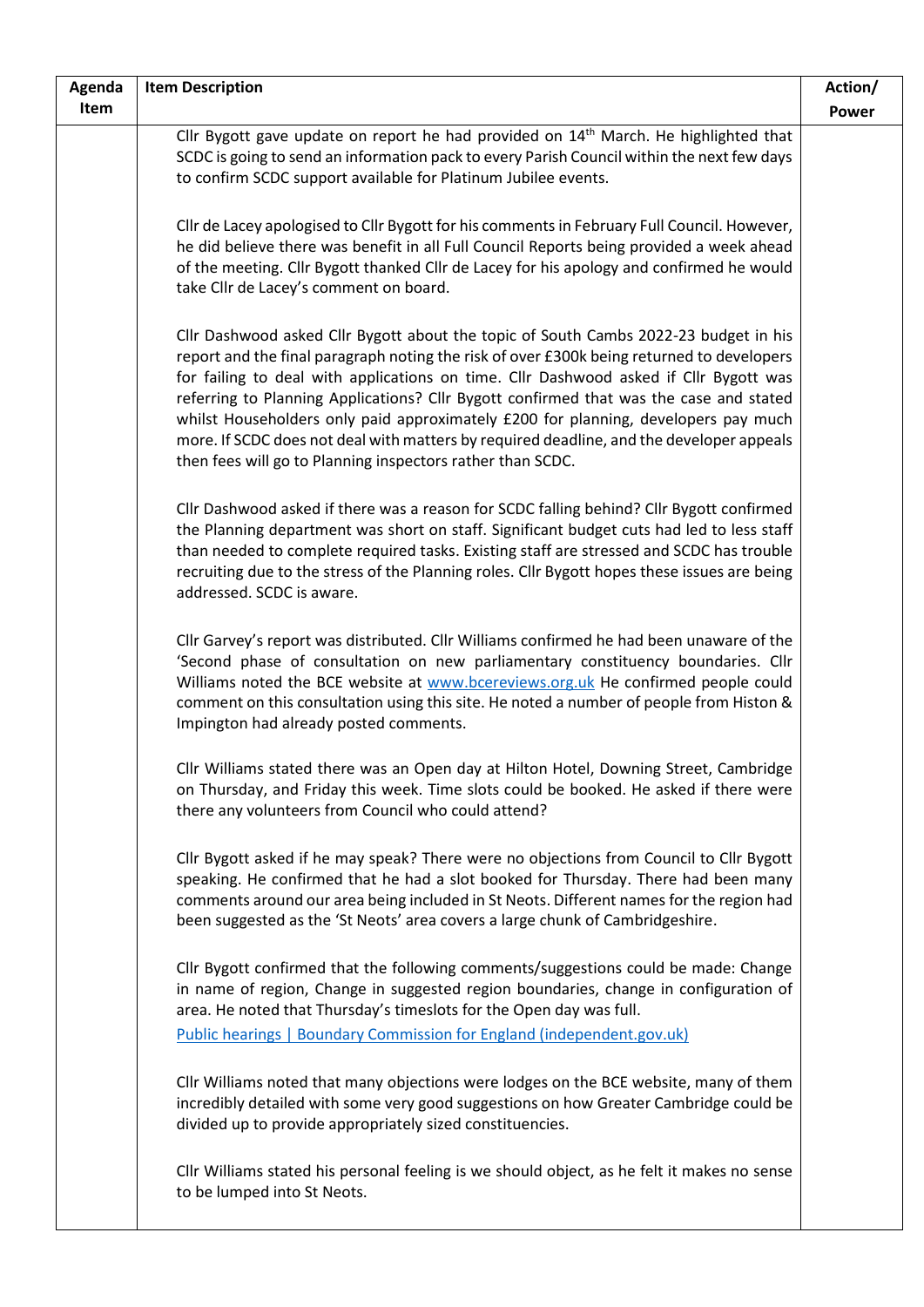| Agenda  | <b>Item Description</b>                                                                                                                                                                                                                                                                                                                                                                                                                                                                                                                                                                                                                                                                                                                                                    | Action/      |
|---------|----------------------------------------------------------------------------------------------------------------------------------------------------------------------------------------------------------------------------------------------------------------------------------------------------------------------------------------------------------------------------------------------------------------------------------------------------------------------------------------------------------------------------------------------------------------------------------------------------------------------------------------------------------------------------------------------------------------------------------------------------------------------------|--------------|
| Item    |                                                                                                                                                                                                                                                                                                                                                                                                                                                                                                                                                                                                                                                                                                                                                                            | <b>Power</b> |
|         | Cllr de Lacey stated major problem is City of Cambridge and necklace are an urban<br>development and the rest of South Cambridgeshire is incredibly rural.                                                                                                                                                                                                                                                                                                                                                                                                                                                                                                                                                                                                                 |              |
|         | Cllr de Lacey and Cllr Muston volunteered to attend the Open day if time available. Note:<br>Comments can be logged online. Cllr Williams urged all Councillors to comment as<br>individuals.                                                                                                                                                                                                                                                                                                                                                                                                                                                                                                                                                                              |              |
| 22/33.3 | <b>Girton Town Charity (GTC)</b>                                                                                                                                                                                                                                                                                                                                                                                                                                                                                                                                                                                                                                                                                                                                           |              |
|         | Ann Bonnett had sent her apologies to GPC Clerk for this meeting as she had been<br>attending an earlier Trustee meeting and was not sure she could attend. Ann came to GPC<br>Full Council as she wished to report that GTC Trustees agreed in principle and subject to<br>conditions laid down by the Charity Commission, that when a suitable almshouse became<br>available, the Charity will be offering it for occupation by Ukrainian refugees. GTC Trustees<br>had felt that something should be done in the village. Ann confirmed if District Councillors<br>wished to talk to GTC, then she would be happy to take any questions.                                                                                                                                |              |
|         | Cllr Godby asked Ann Bonnet to confirm the location of the current GTC offices. Ann<br>confirmed they were working from the office at the Rectory, and it is currently closed to<br>visitors due to COVID restrictions. Ann Bonnett, suggested a bigger sign to their offices is<br>likely needed? She also said there is still a letter box at the Dovehouse Court development.                                                                                                                                                                                                                                                                                                                                                                                           |              |
|         | Cllr Rodger commended and thanked GTC for being flexible and showing compassion in<br>regard to the Ukrainian Refugee crisis. Ann Bonnett confirmed that whilst the initiative to<br>house Ukrainian refugees was out of GTC remit, all GTC Trustees had agreed as a<br>humanitarian gesture it was the least, they could do.                                                                                                                                                                                                                                                                                                                                                                                                                                              |              |
|         | Cllr Dashwood asked Ann about the poor state of the High Street near the junction with<br>Cambridge Road which had been exacerbated by heavy lorries serving the Dovehouse<br>Dovehouse Court development. Cllr Dashwood confirmed it was getting into worse state<br>and asked if the developers or GTC might be prepared to contribute to repairs at some<br>point. Ann confirmed that Barnes (Builder) did a Dilapidation Audit of the High Street<br>before development began. She confirmed they undertook to repair any issues for which<br>they are responsible.                                                                                                                                                                                                    |              |
|         | Cllr Dashwood confirmed that there was damage at 'this end' of High Street where lorries<br>have gone onto the pavement. Ann agreed that there is considerable damage to the<br>pavement which will have been made worse by vehicles mounting the pavement and that<br>all damage may not have been caused by lorries going to Dovehouse Court. Ann suggested<br>that damage is likely to have been caused by the vehicles working over a long period on<br>the house in High Street (where the pavement is damaged) which was being restored over<br>several years. Indeed, Godfrey and Hicks had commented to Ann that they might be<br>required to repair the pavement even though it was damaged before they began work on<br>an earlier GTC project, Suffolk Terrace. |              |
|         | Cllr Dashwood confirmed there were some horrific potholes in the area. She had taken<br>photographs of these potholes. Ann confirmed if there were safety issues, of course she<br>will deal these as a priority. Cllr Dashwood is to forward photographs to Ann and GPC<br>Clerk.                                                                                                                                                                                                                                                                                                                                                                                                                                                                                         |              |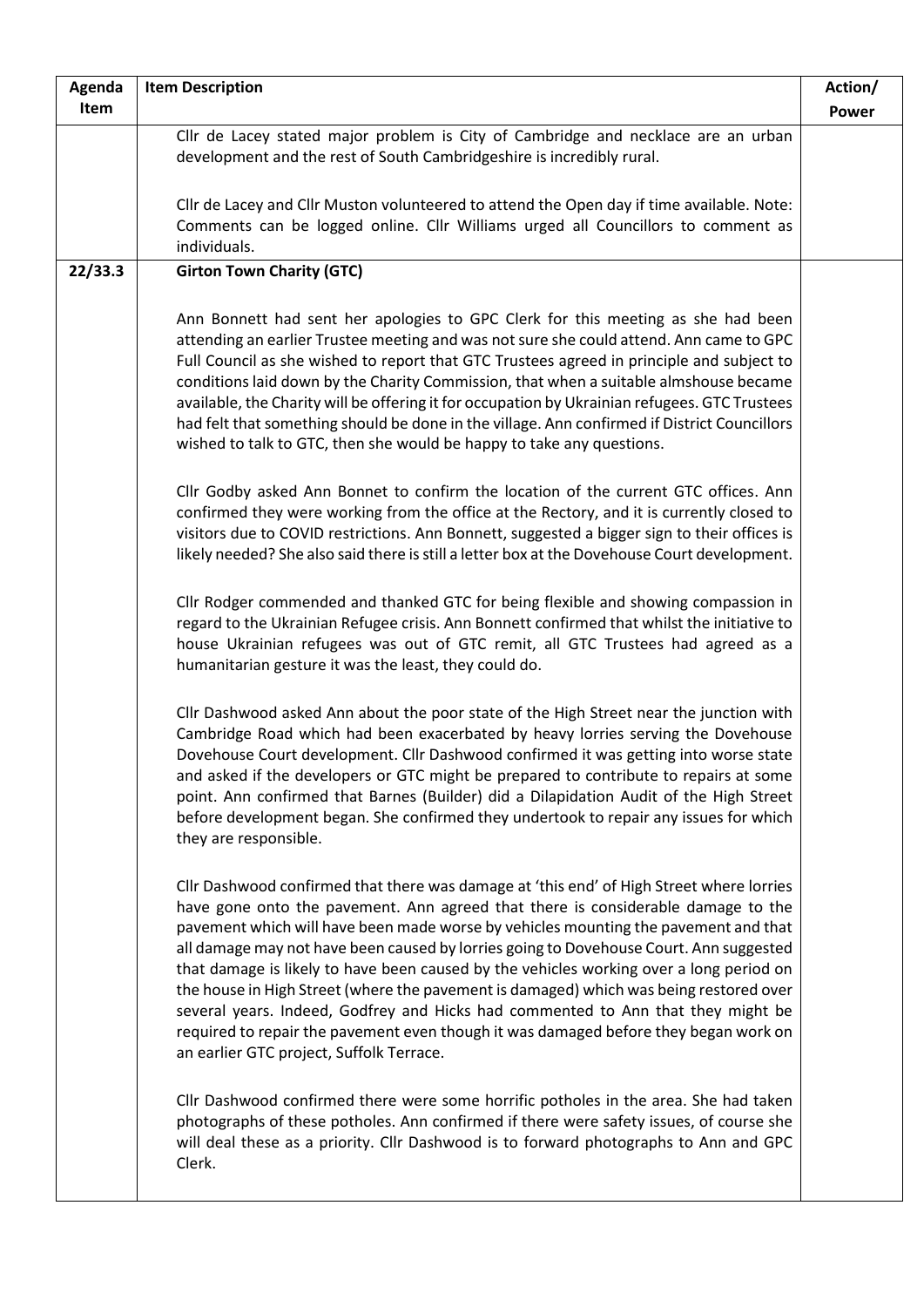| Agenda  | <b>Item Description</b>                                                                                                                                                                                                                                                                                                                                                                                                                                                                                                                                                                                                                                       | Action/      |
|---------|---------------------------------------------------------------------------------------------------------------------------------------------------------------------------------------------------------------------------------------------------------------------------------------------------------------------------------------------------------------------------------------------------------------------------------------------------------------------------------------------------------------------------------------------------------------------------------------------------------------------------------------------------------------|--------------|
| Item    |                                                                                                                                                                                                                                                                                                                                                                                                                                                                                                                                                                                                                                                               | <b>Power</b> |
|         | Cllr Williams mentioned that he had copied Ann on a response to a complaint he had<br>received from a resident. Ann confirmed that she had received it and deemed it to be<br>very reasonable.                                                                                                                                                                                                                                                                                                                                                                                                                                                                |              |
| 22/33.4 | <b>Footpath Officer's Report</b>                                                                                                                                                                                                                                                                                                                                                                                                                                                                                                                                                                                                                              |              |
|         | Cllr Carney confirmed he had a slight update on the section of Footpath 8 at the other<br>side of the A14/M11 where it links the A1307 to the Avenue. He had received a call from<br>Peter Gaskin of Cambridgeshire County Council who had been looking at this footpath.<br>Peter had confirmed this land was formerly owned by University of Cambridge and there<br>had then been a compulsory purchase by Highways England. Peter Gaskin is trying to<br>establish who owns it. He is not currently too concerned about the path. If not obstructed<br>by crops it is not a problem. Cllr Carney confirmed he could trample down if a problem<br>occurred. |              |
|         | Cllr Williams asked what was the precise status of the path at this location? Cllr Carney<br>confirmed it is a footpath and public right of way. Cllr Carney stated the footpath used to<br>continue up to Washpit lane. It is now obliterated by the road. The right of way is diverted<br>along the NMU to the A14 bridge and to the Huntingdon Road.                                                                                                                                                                                                                                                                                                       |              |
|         | Cllr Carney confirmed the map of the area has not been updated by Highways England.<br>They need to give details as to where the new right of way is. Included in that issue is<br>handover of the new farm road/bridleway. It is technically not yet a Bridleway. Peter<br>Gaskin is waiting on Highways England                                                                                                                                                                                                                                                                                                                                             |              |
|         | Cllr Williams confirmed he received correspondence from a resident approximately 6/12<br>months ago confirming that the old route was going through the process of being<br>terminated.                                                                                                                                                                                                                                                                                                                                                                                                                                                                       |              |
|         | Cllr Carney stated the Bridleway going under M11/A14 now been re-routed. That is now<br>in the process of being correctly reflected on the map. Application for new Bridleway not<br>yet official.                                                                                                                                                                                                                                                                                                                                                                                                                                                            |              |
| 22/33.5 | <b>Water Management Report</b>                                                                                                                                                                                                                                                                                                                                                                                                                                                                                                                                                                                                                                |              |
|         | Cllr Rodger gave a verbal update. She had become aware of large clumps of Ivy blocking<br>the brook at Washpit. Cllr Rodger had reported this issue to the Environment Agency, and<br>they had cleared it.                                                                                                                                                                                                                                                                                                                                                                                                                                                    |              |
| 22/33.6 | <b>Clerk's Report</b>                                                                                                                                                                                                                                                                                                                                                                                                                                                                                                                                                                                                                                         |              |
|         | GPC Clerk gave an update on Office priorities and the rationale for the order of those<br>priorities.                                                                                                                                                                                                                                                                                                                                                                                                                                                                                                                                                         |              |
|         | Cllr Williams asked GPC Clerk about her report as below                                                                                                                                                                                                                                                                                                                                                                                                                                                                                                                                                                                                       |              |
|         | What was a Digital Champion? GPC Clerk confirmed that the request for Digital<br>Champions had come from SCDC to cascade information they provide at Parish Level<br>on GPC website and social media. GPC Clerk confirmed that it was a general request to<br>many Parish Councils.                                                                                                                                                                                                                                                                                                                                                                           |              |
|         | Cllr Williams asked if GPC page on Girton Village website was being updated? GPC Clerk<br>responded confirming it was on the Office to-do list and would be updated as soon as<br>possible. In addition, three quotes for an independent GPC website had been received                                                                                                                                                                                                                                                                                                                                                                                        |              |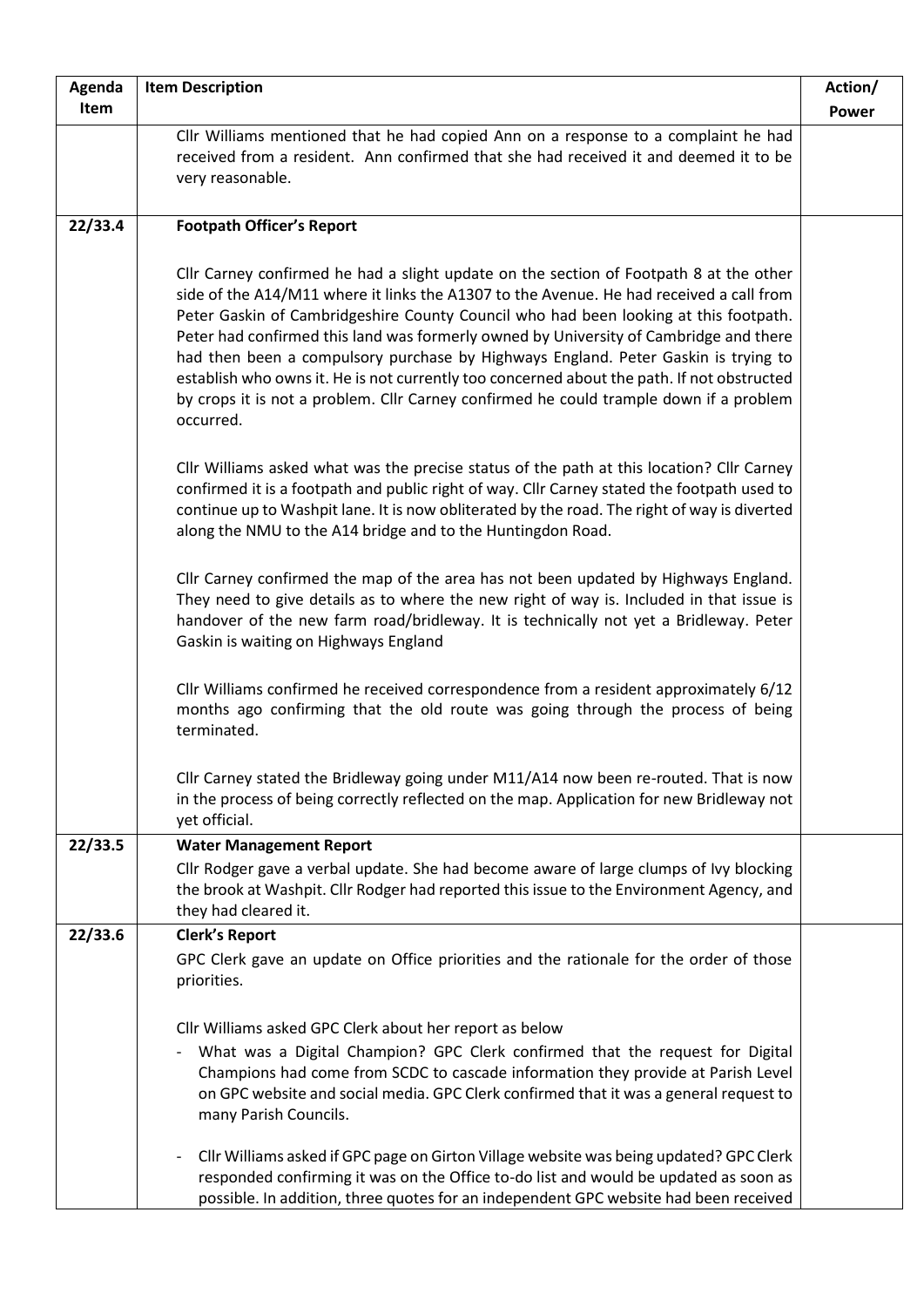| Agenda  | <b>Item Description</b>                                                                                                                                                                                                                                                                                                                                                                                                                                                                                                                                                                       | Action/            |
|---------|-----------------------------------------------------------------------------------------------------------------------------------------------------------------------------------------------------------------------------------------------------------------------------------------------------------------------------------------------------------------------------------------------------------------------------------------------------------------------------------------------------------------------------------------------------------------------------------------------|--------------------|
| Item    |                                                                                                                                                                                                                                                                                                                                                                                                                                                                                                                                                                                               | <b>Power</b>       |
|         | and were under review. GPC Clerk also confirmed that she had met HI HUB with Rob<br>Neal of GPN so he could consider the future of Girton Community website.                                                                                                                                                                                                                                                                                                                                                                                                                                  |                    |
| 22/33.7 | <b>Chairman's Report</b>                                                                                                                                                                                                                                                                                                                                                                                                                                                                                                                                                                      |                    |
|         | Cllr Williams confirmed that costings for Girton Recreation Ground Pavilion<br>Refurbishment had not yet been received from the Project Managers. Costs are hoped for<br>by end of this week.                                                                                                                                                                                                                                                                                                                                                                                                 |                    |
|         | Cllr Carney asked about the Oakington Road lighting installation and Cllr Williams<br>confirmed that Girton Parish News had not included the submission from Girton Parish<br>Council. Cllr Williams questioned whether GPC contribution should be edited on receipt<br>by GPN?                                                                                                                                                                                                                                                                                                               |                    |
| 22/34   | To Approve Minutes of Girton Parish Council Full Council Meeting:                                                                                                                                                                                                                                                                                                                                                                                                                                                                                                                             | Approved           |
|         | 1. $18th$ January 2022<br>APPROVAL: Proposed by Cllr Williams. Seconded by Cllr Rodger. Approved<br>unanimously.                                                                                                                                                                                                                                                                                                                                                                                                                                                                              |                    |
|         | 2. $15th$ February 2022.<br><b>APPROVAL:</b> Proposed by Cllr Cockley. Seconded by Cllr Muston. Approved with two<br>abstentions due to Cllrs not being present at the meeting.                                                                                                                                                                                                                                                                                                                                                                                                               |                    |
| 22/35   | Matters arising from Previous Meetings (for information only)                                                                                                                                                                                                                                                                                                                                                                                                                                                                                                                                 | For                |
|         | Cllr Williams asked if the application to modify GPC Signatories on our Bank and Building<br>Society accounts had been actioned. GPC clerk asked if Council wanted her to wait until after<br>the elections as the process was so lengthy. Cllr Williams confirmed he was happy for GPC<br>Clerk to action the process now with signatories confirmed Agenda Item 22/7.2 in Full Council<br>on 18 <sup>th</sup> January 2022. Cllr Williams agreed that the Application process was difficult.<br>Cllr Williams confirmed that the meeting regarding bollards had been delayed as people were | <b>Information</b> |
|         | unable to meet. Cllr Williams will be chasing up previous quotes received so we can action<br>placement of the bollards as a priority. GPC confirmed she would re-send Cllr Williams the<br>helpful information from two residents that contained recommendations and prices for<br>Bollards.                                                                                                                                                                                                                                                                                                 |                    |
|         | Weekly Playground Safety inspection training was discussed with Cllr Williams confirming that<br>there is a potential for one of our residents to take the position of Health & Safety officer for<br>GPC. GPC Clerk confirmed she had spoken to the Resident, and he was considering the<br>position.                                                                                                                                                                                                                                                                                        |                    |
| 22/35.1 | Action List - to be attached                                                                                                                                                                                                                                                                                                                                                                                                                                                                                                                                                                  |                    |
|         | GPC Clerk is completing an Action list. This is expected to be available for April Full Council,<br>dependent on Office team workload.                                                                                                                                                                                                                                                                                                                                                                                                                                                        |                    |
| 22/35.2 | <b>Any other Matters arising:</b>                                                                                                                                                                                                                                                                                                                                                                                                                                                                                                                                                             |                    |
|         | There were no other matters arising.                                                                                                                                                                                                                                                                                                                                                                                                                                                                                                                                                          |                    |
| 22/36   | To Receive update from GPC Committees                                                                                                                                                                                                                                                                                                                                                                                                                                                                                                                                                         |                    |
| 22/36.1 | <b>Environment Committee</b><br>Cllr Williams confirmed there was an Environment Committee to be held on Thursday,<br>17 <sup>th</sup> March.                                                                                                                                                                                                                                                                                                                                                                                                                                                 |                    |
| 22/36.2 | <b>Finance Committee</b>                                                                                                                                                                                                                                                                                                                                                                                                                                                                                                                                                                      |                    |
|         | Cllr Muston read from a written update, prepared ahead of the meeting. She believed<br>that Council was becoming informed on a timelier and more comprehensive basis. She                                                                                                                                                                                                                                                                                                                                                                                                                     |                    |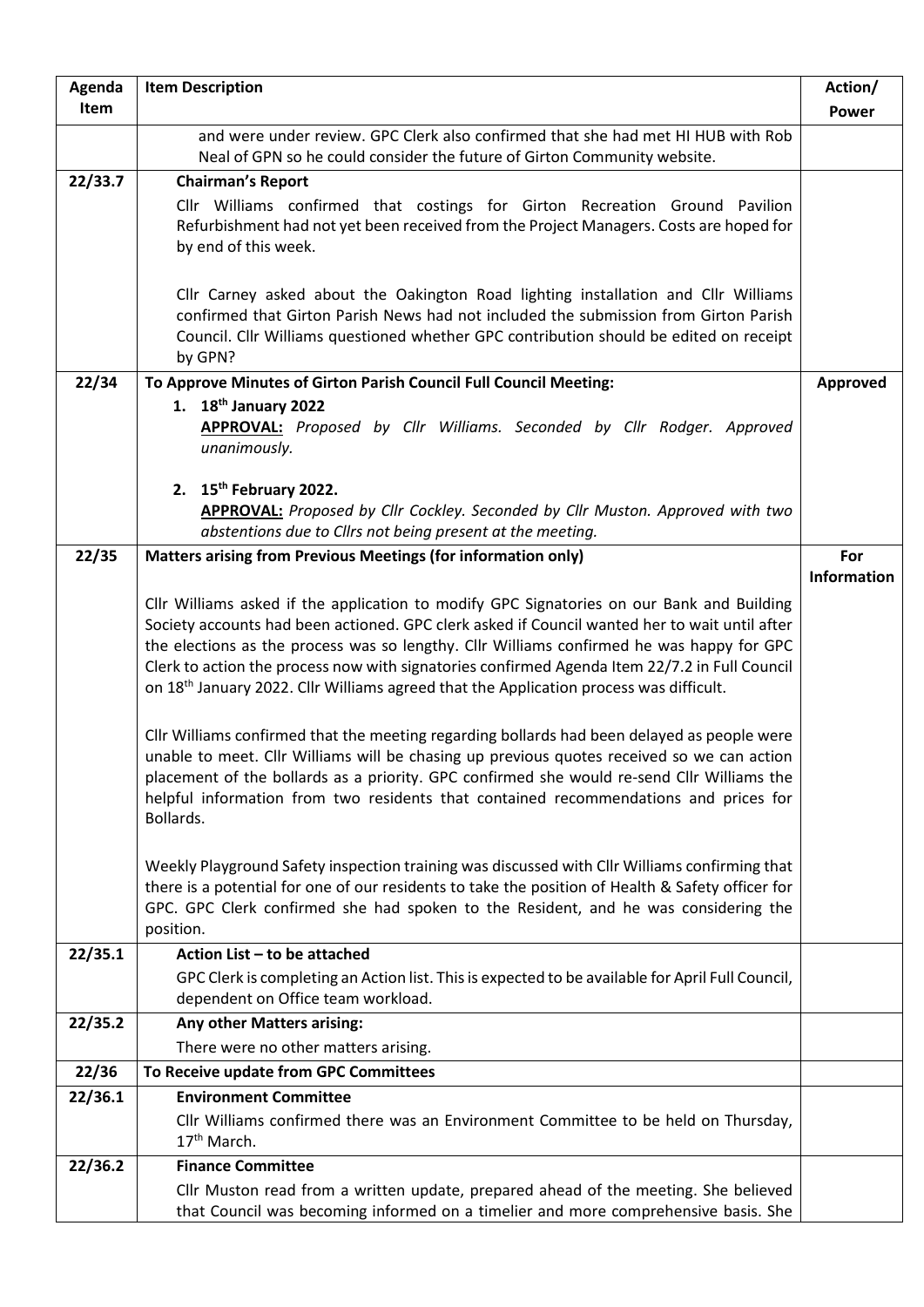| Agenda  | <b>Item Description</b>                                                                                                                                                                                                                                                                                                                                                                                                      | Action/      |
|---------|------------------------------------------------------------------------------------------------------------------------------------------------------------------------------------------------------------------------------------------------------------------------------------------------------------------------------------------------------------------------------------------------------------------------------|--------------|
| Item    |                                                                                                                                                                                                                                                                                                                                                                                                                              | <b>Power</b> |
|         | confirmed the draft minutes for Finance were already posted on Girton Parish Council<br>SharePoint site and that GPC Clerk had also put useful information and resources on the<br>site.                                                                                                                                                                                                                                     |              |
|         | The Finance Committee were working on Financial Regulations in line with the other key<br>Council policies.                                                                                                                                                                                                                                                                                                                  |              |
|         | She highlighted the need as Finance Chair to have oversight of all Finance matters<br>including any emails regarding Finance to increase her understanding and allow her to<br>keep track of GPC Finances.                                                                                                                                                                                                                   |              |
|         | Cllr Muston highlighted the need for a clear Communication process. If anyone had any<br>questions on Finance, she asked them to contact her and copy GPC clerk.                                                                                                                                                                                                                                                             |              |
|         | Cllr Muston proposed Wednesday 13 <sup>th</sup> April for the next Finance Meeting.                                                                                                                                                                                                                                                                                                                                          |              |
| 22/36.3 | <b>HR Committee</b>                                                                                                                                                                                                                                                                                                                                                                                                          |              |
|         | Cllr Rodger confirmed the first of the new HR Committee meetings took place on $2nd$<br>March 2022. Sadly, it was poorly attended.                                                                                                                                                                                                                                                                                           |              |
|         | Cllr Rodger stated the HR Committee on $2^{nd}$ March, had begun with a clean sheet for HR.<br>There was a Mission Statement underway and a decision to begin Staff reviews on a<br>priority basis. HR would be reviewing Code of Conduct in due course.                                                                                                                                                                     |              |
|         | GPC Clerk was asked to circulate the draft HR Minutes to Council.                                                                                                                                                                                                                                                                                                                                                            |              |
|         | Cllr Carney asked if the Staff team had job descriptions. Cllr Rodger confirmed that was<br>the case. GPC asked if Council wished her to share the staff job descriptions on SharePoint.<br>This action was confirmed by Council.                                                                                                                                                                                            |              |
|         | Cllr Cockley confirmed there would be a structure around all staff reviews. There would<br>be a review of staff contracts as the Reviews took place. GPC Clerk's review would be held<br>first on Friday 25 <sup>th</sup> March. This would be attended by Cllr Cockley and Cllr Williams. The<br>reviews for the Assistant Clerk, Groundsman and Security man would follow to be<br>attended by Cllr Cockley and GPC Clerk. |              |
|         | Cllr Cockley would be happy to receive feedback from any Councillor for input to the<br>Review. Cllr Muston confirmed that she had sent a draft of a 360-degree feedback form<br>to Cllr Rodger and Cllr Cockley to consider.                                                                                                                                                                                                |              |
| 22/36.4 | <b>Planning Committee</b>                                                                                                                                                                                                                                                                                                                                                                                                    |              |
|         | Cllr de Lacey confirmed there was nothing to report from Planning.                                                                                                                                                                                                                                                                                                                                                           |              |
| 22/36.5 | <b>Sport &amp; Recreation Committee</b>                                                                                                                                                                                                                                                                                                                                                                                      |              |
|         | Cllr Cockley confirmed there was exciting news from Sport & Recreation. Recreation<br>Ground Surface repairs had been completed for all three play areas in the village. Cllr<br>Cockley stated they 'look amazing.'                                                                                                                                                                                                         |              |
|         | Cllr Cockley confirmed that Platforms for the Climbing frame at Girton Recreation Ground<br>are to be fitted by Cllr Williams and Chris by end of March with appropriate Risk                                                                                                                                                                                                                                                |              |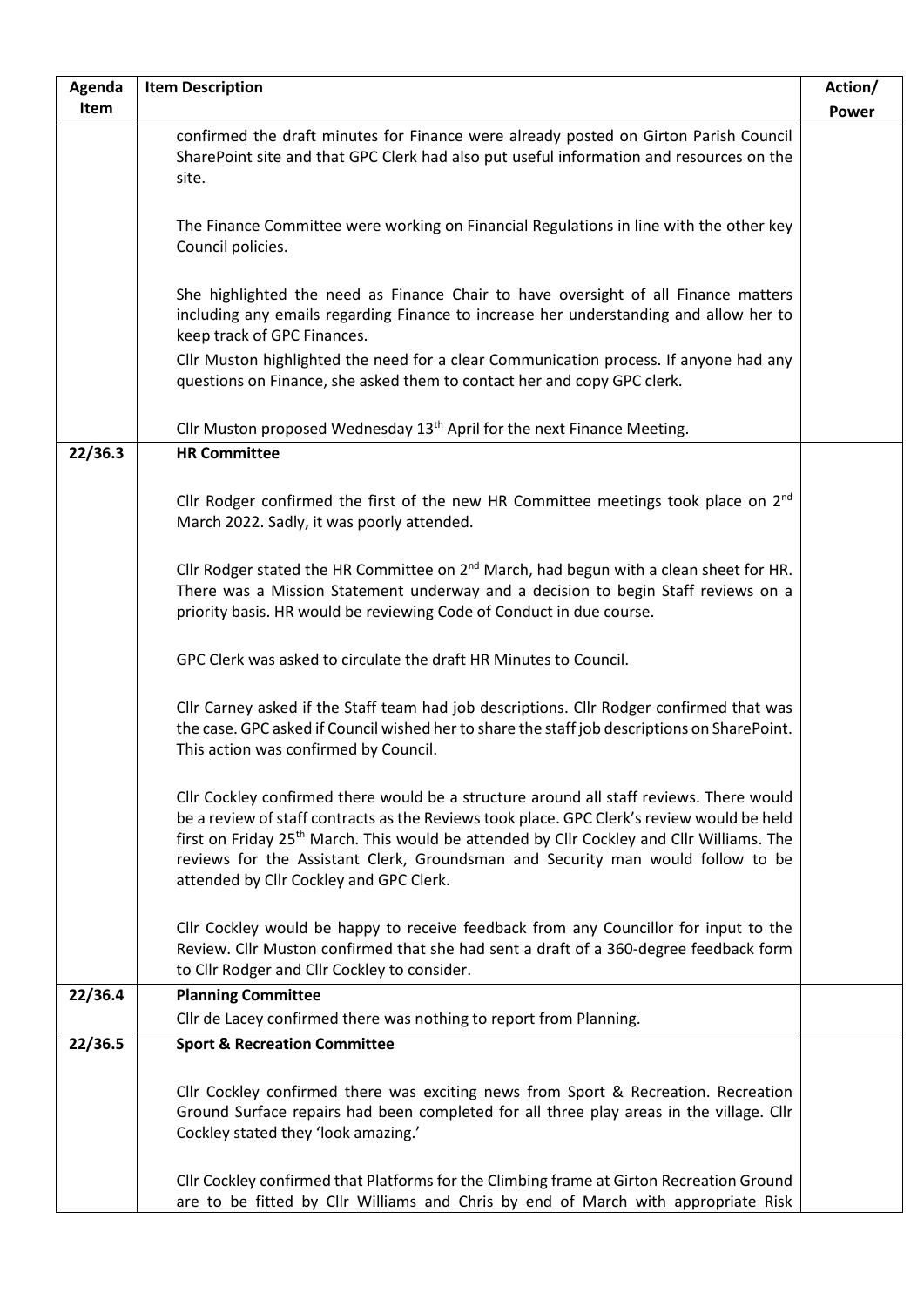| Agenda | <b>Item Description</b>                                                                                                                                                                                                                                                                                                                                                                                                                                                                                                               | Action/  |
|--------|---------------------------------------------------------------------------------------------------------------------------------------------------------------------------------------------------------------------------------------------------------------------------------------------------------------------------------------------------------------------------------------------------------------------------------------------------------------------------------------------------------------------------------------|----------|
| Item   |                                                                                                                                                                                                                                                                                                                                                                                                                                                                                                                                       | Power    |
|        | Assessment completed by GPC Clerk. Cllr Cockley confirmed that the Seesaw screw at<br>Weavers Field has been received and will be fixed as soon as possible.                                                                                                                                                                                                                                                                                                                                                                          |          |
|        | Cllr Cockley confirmed that there had been a lot of effort by GPC Assistant Clerk and GPC<br>Clerk to look at replacement goals for the MUGA and Recreation Ground. Cllr Cockley<br>apologized there was some confusion in the previous Full Council around the<br>recommendation for two different sets of Goals: a) MUGA replacement, b) new goals for<br>Girton Colts. Replacement of MUGA goals was an agenda item for this Full Council and<br>the recommendation for Girton Colts goals would be brought to April Full Council. |          |
|        | Cllr Cockley confirmed all this news was very positive and she was very pleased with the<br>way things were progressing for Sport & Recreation Committee.                                                                                                                                                                                                                                                                                                                                                                             |          |
| 22/37  | To Approve Finance and Resource Management Reports presented to Council                                                                                                                                                                                                                                                                                                                                                                                                                                                               | Approved |
|        | APPROVAL: Council approved Finance Reports presented to Council by the Clerk in her RFO<br>role with a request for further reports including trends to be investigated by GPC Clerk and<br>Finance Committee following discussion below:<br>Proposed by Cllr Williams. Seconded by Cllr de Lacey. Approved with one abstention.                                                                                                                                                                                                       |          |
|        | <b>DISCUSSION HIGHLIGHTS:</b><br>GPC Clerk provided print-out of Payable and Receivable reports which were generated directly<br>from Xero, which holds the master dataset for GPC Accounts. Presentation of data directly<br>from Xero ensures issues arising from re-typing data in Excel would be prevented.                                                                                                                                                                                                                       |          |
|        | GPC Clerk highlighted that the Finance Committee had requested additional reports<br>highlighting Expenditure trends. Cllr Williams confirmed that for Receivables he would like to<br>see a Summary. The Assistant Clerk then provided Cllr Williams with a summary of Receivables<br>she had extracted from Xero earlier that day. Cllr Williams confirmed it met his requirements<br>and thanked the Assistant Clerk.                                                                                                              |          |
|        | Cllr Muston thanked GPC Clerk in her RFO role for all the Finance work completed. She<br>confirmed that this work would allow greater oversight of Finance matters and allow the<br>Finance Committee to forecast future spend.                                                                                                                                                                                                                                                                                                       |          |
|        | GPC Clerk confirmed the completion of an Asset Register that aligned with the data in Xero<br>would further enable the forecasting mentioned by Cllr Muston above.                                                                                                                                                                                                                                                                                                                                                                    |          |
|        | Cllr Carney confirmed that by providing different cuts of the data it would bring greater<br>understanding to Finance Committee and Council. There was then a debate led by Cllr Williams<br>of what reporting would be required.                                                                                                                                                                                                                                                                                                     |          |
|        | Cllr Carney confirmed that the Receivables report detail provided by GPC Clerk allowed us to<br>identify opportunities around standardising charges for Recreation Ground use in the future.                                                                                                                                                                                                                                                                                                                                          |          |
|        | Cllr Muston confirmed Finance Committee would be reviewing a Finance Report Library and<br>read-only access to Xero for Councillors. All details and output would be brought to Full Council<br>for approval.                                                                                                                                                                                                                                                                                                                         |          |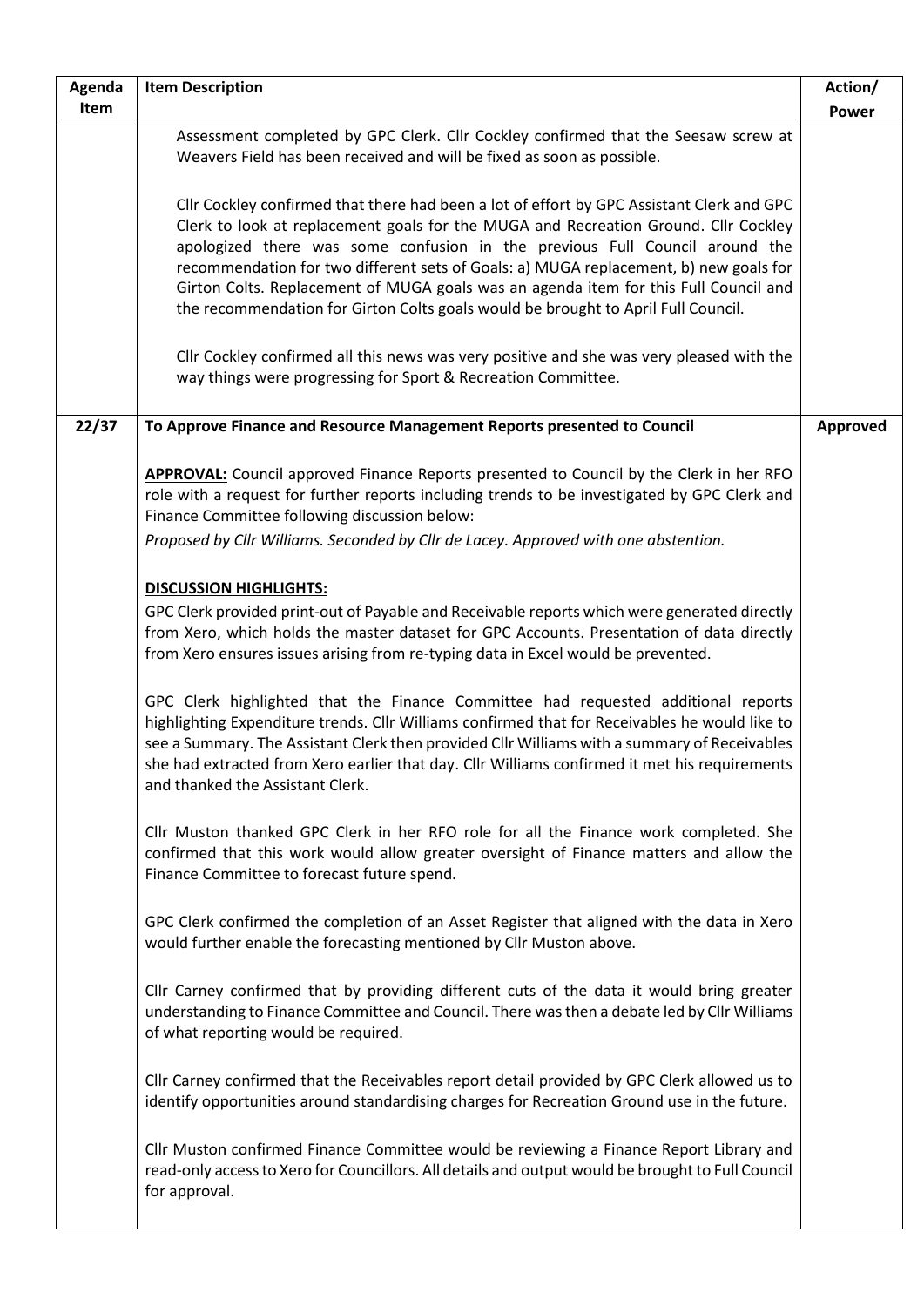| Agenda  | <b>Item Description</b>                                                                                                                                                                                                                                                                                                                            | Action/                |
|---------|----------------------------------------------------------------------------------------------------------------------------------------------------------------------------------------------------------------------------------------------------------------------------------------------------------------------------------------------------|------------------------|
| Item    |                                                                                                                                                                                                                                                                                                                                                    | Power                  |
|         | GPC Clerk confirmed that six years of Business Rate relief had been refunded to Girton Parish<br>Council this week.                                                                                                                                                                                                                                |                        |
| 22/37.1 | To approve format of Finance Reports submitted to Full Council                                                                                                                                                                                                                                                                                     |                        |
|         | See 22/37.                                                                                                                                                                                                                                                                                                                                         |                        |
| 22/37.2 | To note payment of accounts under delegated approval: See RFO Report                                                                                                                                                                                                                                                                               |                        |
|         | See 22/37.                                                                                                                                                                                                                                                                                                                                         |                        |
| 22/37.3 | To Approve payment of outstanding accounts due $-$ See RFO Report                                                                                                                                                                                                                                                                                  |                        |
|         | See 22/37.                                                                                                                                                                                                                                                                                                                                         |                        |
| 22/37.4 | To Receive a report from Assistant Clerk on Amounts paid in<br>See 22/37.                                                                                                                                                                                                                                                                          |                        |
| 22/38   | Business items requiring a decision, or consideration by the Council                                                                                                                                                                                                                                                                               | For<br><b>Decision</b> |
| 22/38.1 | Following approval of Item 22/23.2 at 15/02/2022 Full Council - Continue development<br>of GPC Communication Strategy, Council agrees approval of:                                                                                                                                                                                                 | Amended<br>Approval    |
|         | a) Use of Twitter Group named 'Girton Parish Council' to communicate information on<br>Twitter.                                                                                                                                                                                                                                                    |                        |
|         | Use in principle of Girton Parish Council SharePoint Site:<br>b)                                                                                                                                                                                                                                                                                   |                        |
|         | Note: This site is designed to increase availability of information for and decrease                                                                                                                                                                                                                                                               |                        |
|         | internal email traffic. Brief demo to be given to Council.<br>To provide Reports to Clerk, one week ahead of Full Council to increase amount of<br>C)                                                                                                                                                                                              |                        |
|         | time meeting attendees available to read material.                                                                                                                                                                                                                                                                                                 |                        |
|         | Spend for 2 x Noticeboards to be placed on Girton Recreation Ground Pavilion, one for<br>d)                                                                                                                                                                                                                                                        |                        |
|         | presentation of GPC notices and one for Girton Cricket Club.                                                                                                                                                                                                                                                                                       |                        |
|         | Note: Girton Cricket Club will be happy to provide 50% of the cost for their noticeboard.                                                                                                                                                                                                                                                          |                        |
|         | <b>APPROVAL:</b> Proposed by Cllr Williams. Seconded by Cllr Cockley.                                                                                                                                                                                                                                                                              |                        |
|         | <b>AMENDED APPROVAL:</b> All above approved with the amendment that the %<br>contribution for the noticeboards by Girton Cricket Club was 'To be confirmed'<br>following a question around previous % contributions from other Rec users for their<br>noticeboards.<br>Proposed by Cllr de Lacey. Seconded by Cllr Williams. Approved unanimously. |                        |
|         | Cllr Carney asked if the Noticeboard was too flimsy to be used outside. GPC Clerk<br>confirmed the recommended model was in line with the existing noticeboards<br>currently secured on Girton Pavilion.                                                                                                                                           |                        |
| 22/38.2 | Council agrees approval:                                                                                                                                                                                                                                                                                                                           | Approved               |
|         | a) that the Annual Parish Meeting will be held in April, final date to be confirmed with<br><b>Girton Glebe School</b>                                                                                                                                                                                                                             |                        |
|         | b) that Annual General Meeting will be held on Tuesday 17th May                                                                                                                                                                                                                                                                                    |                        |
|         | <b>APPROVAL:</b> Proposed by Cllr Williams. Seconded by Cllr Cockley. Approved unanimously.                                                                                                                                                                                                                                                        |                        |
|         | <b>DISCUSSION HIGHLIGHTS:</b>                                                                                                                                                                                                                                                                                                                      |                        |
|         | Cllr Godby said she believed it was best practice to give three weeks' notice of when<br>the APM was to be held. It would be nice to get more people. Therefore, they may be<br>constraints on timing. GPC Clerk confirmed she was waiting to hear back from Girton<br>Glebe School with dates the school hall was free.                           |                        |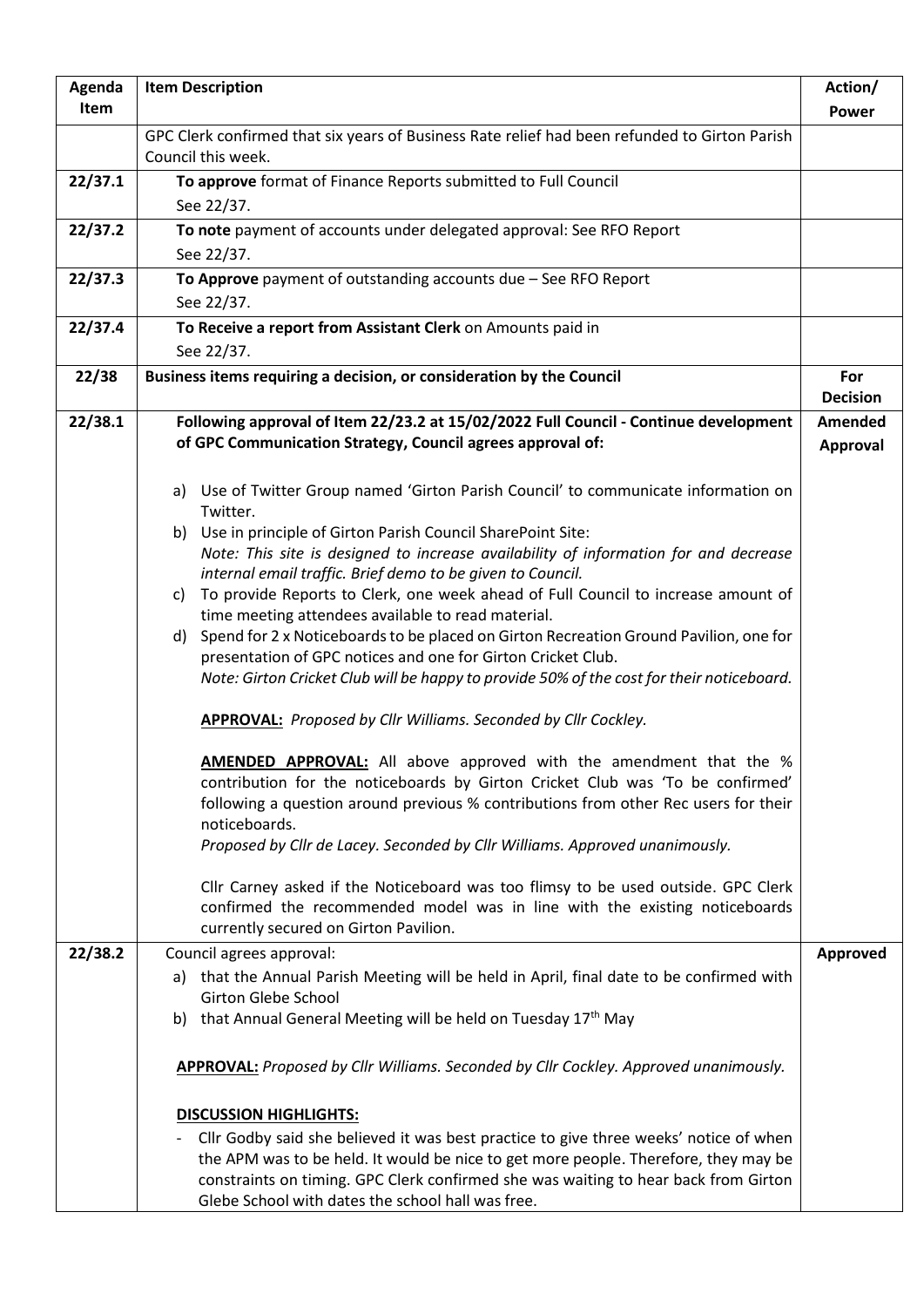| Agenda  | <b>Item Description</b>                                                                                                                                                                                                                                                                                                                                                                               | Action/                     |
|---------|-------------------------------------------------------------------------------------------------------------------------------------------------------------------------------------------------------------------------------------------------------------------------------------------------------------------------------------------------------------------------------------------------------|-----------------------------|
| Item    |                                                                                                                                                                                                                                                                                                                                                                                                       | <b>Power</b>                |
|         | Cllr de Lacey asked GPC Clerk to check if a representative from SCDC planning might<br>be available to give a presentation at GPC APM?<br>Cllr Muston reminded Council of Easter weekend. Good Friday being 15 <sup>th</sup> April this<br>year.<br>Cllr Williams stated the APM should preferably be before the election so that this<br>Council could report on the work of the last year.          |                             |
| 22/38.3 | Council agrees approval of the recommended quotation to acquire Goals for the MUGA<br>(Documents attached)                                                                                                                                                                                                                                                                                            | Approved                    |
|         | <b>APPROVAL:</b> Proposed by Cllr Cockley. Seconded by Cllr Muston. Approved unanimously.<br><b>DISCUSSION HIGHLIGHTS:</b><br>GPC Assistant Clerk presented her completed standard template to recommend new<br>Goals for the Multi Use Games Area (MUGA). This presentation allows Council to ask<br>any questions directly to the person who has completed the groundwork on the<br>recommendation. |                             |
|         | Cllr Cockley asked if the recommended goals might last ten years as per the current<br>goals. GPC Assistant Clerk confirmed the recommended quote was from a local known<br>supplier who had provided the current MUGA goals approximately ten years ago.                                                                                                                                             |                             |
| 22/38.4 | Council agrees approval of the recommended quotation to appoint contractors for<br>Annual Playground Inspection to be completed in April 2022 (Documents attached)                                                                                                                                                                                                                                    | Approved                    |
|         | <b>APPROVAL:</b> Proposed by Cllr Williams. Seconded by Cllr de Lacey. Approved unanimously.<br>No Discussion from Council on this topic.                                                                                                                                                                                                                                                             |                             |
| 22/38.5 | Council agrees approval of Jubilee spend proposed by Cllr Rodger                                                                                                                                                                                                                                                                                                                                      | <b>Deferred</b><br>to April |
|         | After discussion in Council (details are noted below) it was agreed to defer this item to April<br>Council in order that a business plan could be produced.                                                                                                                                                                                                                                           | <b>Full Council</b>         |
|         | Cllr Rodger confirmed she had put together some plans to celebrate the Platinum Jubilee<br>for the village. These plans included ordering mugs for the primary school children (177<br>enrolled in Girton Glebe School). Cllr Rodger felt that by ordering 200 mugs the few children<br>in the village who did not attend Girton Glebe would receive a mug.                                           |                             |
|         | Cllr Rodger asked if GPC would be prepared to give Jubilee £600 to provide mugs and to<br>support a tea party which the Parish Council are hoping to organize.                                                                                                                                                                                                                                        |                             |
|         | Cllr Rodger confirmed that money for Jubilee celebration was available from SCDC for which<br>the GPC Clerk will submit a bid on behalf of GPC. Cllr Rodger confirmed of course there is<br>no guarantee that GPC will be approved to receive the money.                                                                                                                                              |                             |
|         | Cllr Rodger confirmed that planting of trees under the Queen's Green Canopy initiative<br>would be delayed to Autumn as middle of June may not be suitable time to plant.                                                                                                                                                                                                                             |                             |
|         | Cllr Rodger confirmed that the money requested from Girton Parish Council included<br>estimated cost of Mugs, Tea-Party, Plaque, few sundry expenses, and the tree when it was                                                                                                                                                                                                                        |                             |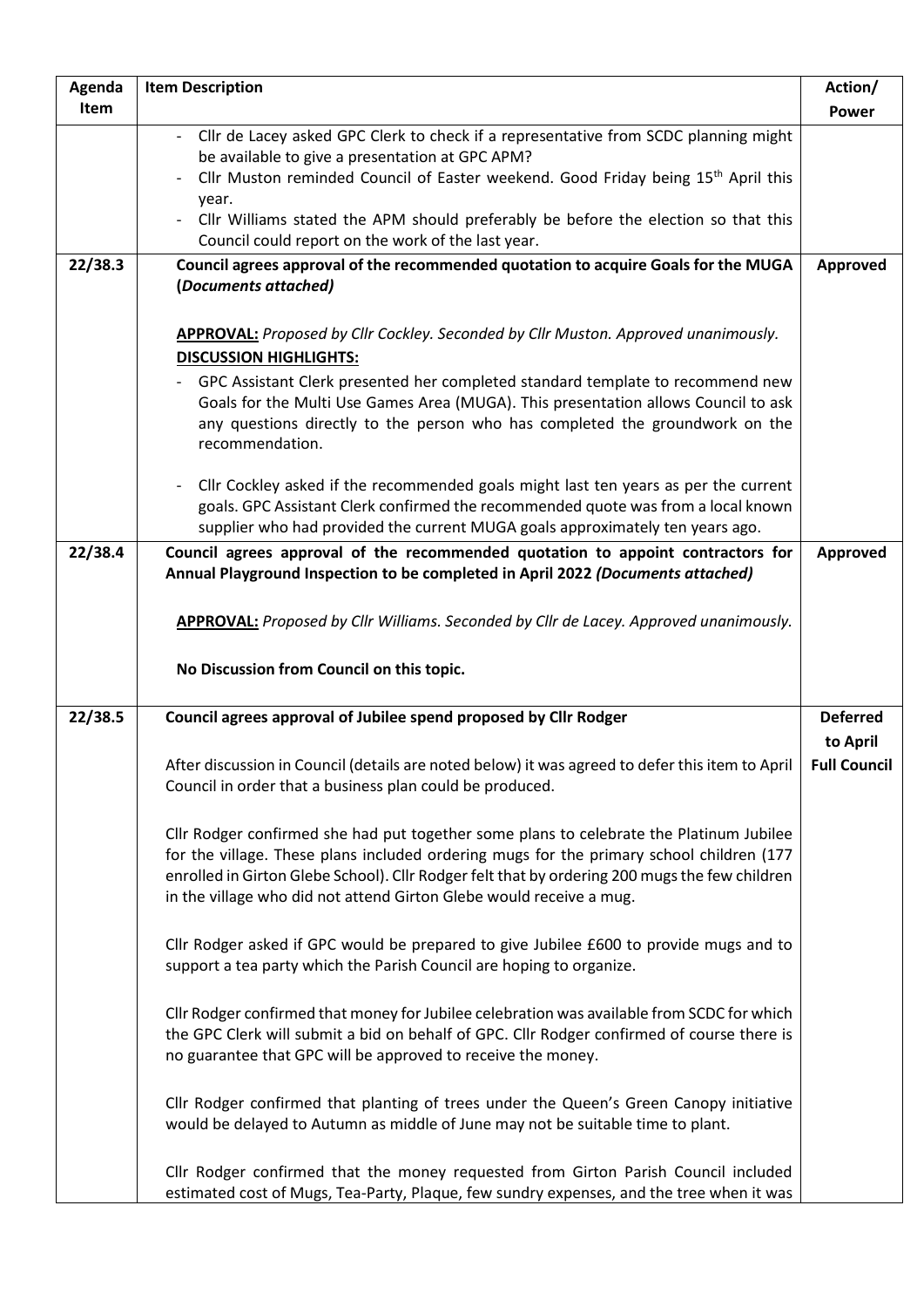| Agenda | <b>Item Description</b>                                                                                                                                                                                                                                                                                            | Action/      |
|--------|--------------------------------------------------------------------------------------------------------------------------------------------------------------------------------------------------------------------------------------------------------------------------------------------------------------------|--------------|
| Item   |                                                                                                                                                                                                                                                                                                                    | <b>Power</b> |
|        | purchased. The cost of the tree is estimated at approximately £70. Cllr Rodger's initial<br>consideration what that all children of Primary School age would be provided with a mug/                                                                                                                               |              |
|        | Discussion followed by Council on items below:<br>Age of Children receiving mugs. Cllr Cockley to follow up on total number of children<br>in the village with a resident who took part in collecting data for the Census. Children<br>at Eddington, other schools and home-schooled children were considered.     |              |
|        | Cllr de Lacey asked how the mugs would be presented? Cllr Rodger confirmed there<br>$\overline{\phantom{a}}$<br>as a Painting Competition planned. Children taking part would be presented on<br>completion of the Competition.<br>Cllr Muston questioned whether the estimated costs of the planned events may be |              |
|        | more than currently requested.<br>Correct timing to ensure all preparations for proposed Jubilee events were in place.<br>$\overline{\phantom{a}}$                                                                                                                                                                 |              |
|        | Jubilee Sub-Committee was formed including Cllr Cockley, Cllr Muston, Cllr Rodger. All<br>other volunteers would be welcome to join and take part.                                                                                                                                                                 |              |
| 22/39  | To Receive Correspondence addressed to the Council                                                                                                                                                                                                                                                                 |              |
|        |                                                                                                                                                                                                                                                                                                                    |              |
|        | <b>Correspondence Received from:</b><br>Woody Green: damaged safety device - Resident who spoke under the Public                                                                                                                                                                                                   |              |
|        | Participation agenda item.                                                                                                                                                                                                                                                                                         |              |
|        | Bowls Club request for payment of maintenance costs for Bowls Club previously<br>agreed by Council. This item will be brought to April Full Council for decision.                                                                                                                                                  |              |
| 22/40  | To Approve Communication of items from this Agenda                                                                                                                                                                                                                                                                 | Approved     |
|        | Note: This item is designed to ensure that Council can approve key items of communication<br>from this meeting on Council Website, Facebook, and Twitter.                                                                                                                                                          |              |
|        | APPROVAL: Proposed by Cllr Cockley. Seconded by Cllr Williams. Approved unanimously.                                                                                                                                                                                                                               |              |
|        | <b>DISCUSSION HIGHLIGHTS:</b>                                                                                                                                                                                                                                                                                      |              |
|        | Items approved for Communication from March Full Council:                                                                                                                                                                                                                                                          |              |
|        | Summary of Meeting (regular monthly Full Council submission to GPN)<br>Surface repairs at three village pay areas<br>Location of current Girton Defibrillator.                                                                                                                                                     |              |
|        | Cllr de Lacey confirmed that at District Council level, decisions taken by Committee<br>were shared. Council agreed this was a good idea.                                                                                                                                                                          |              |
|        | Cllr Muston highlighted the need for Twitter and Facebook articles to be Short and<br>Sharp.                                                                                                                                                                                                                       |              |
|        | Cllr Williams asked that GPC content should not be modified by GPN and should always<br>be included 'as is.' This issue is to be further investigated with GPN.                                                                                                                                                    |              |
| 22/41  | To Request items for next Agenda                                                                                                                                                                                                                                                                                   |              |
|        | 1. Items on March Agenda already noted for inclusion in April Full Council<br>a) Approve Recommended Quotations<br>Approve recommended quotation for Tree Survey expenditure<br>Approve recommended quotation for drain survey and potential sleeving.                                                             |              |